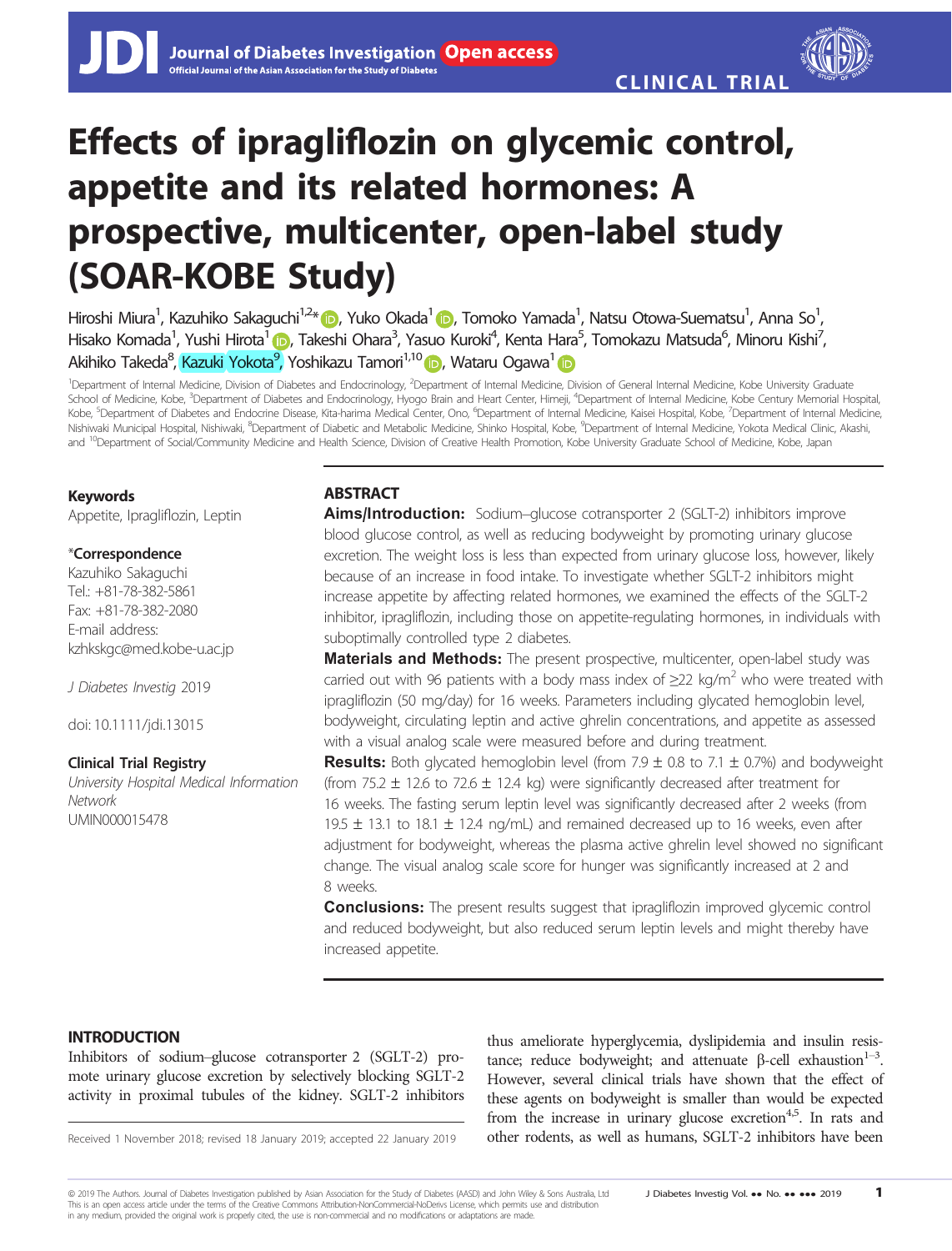shown to increase overall food intake in addition to increasing urinary glucose excretion, likely accounting for such attenuation of the weight-reducing effect<sup>6-8</sup>. However, few studies have examined the mechanism underlying this change in appetite during treatment with SGLT-2 inhibitors<sup>9</sup>. Therefore, we have here evaluated the efficacy of the SGLT-2 inhibitor, ipragliflozin, in patients with type 2 diabetes, as well as investigated its effects on hormones related to appetite regulation.

## **METHODS**

#### Study participants

Individuals with suboptimally controlled type 2 diabetes mellitus who attended Kobe University Hospital or other participating medical centers between April 2015 and October 2017, and who satisfied all eligibility criteria and met none of the exclusion criteria were recruited to the study. The eligibility criteria included: (i) a diagnosis of type 2 diabetes; (ii) age 20–75 years; (iii) failure to achieve sufficient glycemic control after ≥12 weeks of diet and exercise therapy, or treatment with oral hypoglycemic agents, insulin or glucagon-like peptide-1 receptor agonists; (iv) a glycated hemoglobin (HbA<sub>1c</sub>) level of  $\geq 6.5\%$ and <9.5%; (v) a body mass index (BMI) of  $\geq$ 22 kg/m<sup>2</sup>; and (vi) provision of written informed consent before participation in the study. The exclusion criteria were as follows: (i) a diagnosis of type 1 or other specific type of diabetes other than type 2; (ii) a history of severe ketosis, diabetic coma or diabetic precoma in the previous 6 months; (iii) the presence of severe infection, scheduled or recent surgery, or recent serious trauma; (iv) severe hepatic dysfunction (serum aspartate aminotransferase or alanine aminotransferase levels of ≥2.5-fold the upper limit of normal); (v) renal dysfunction (serum creatinine level of ≥1.5 mg/dL in men or ≥1.3 mg/dL in women); (vi) ongoing steroid therapy; (vii) gastrectomy (including partial or total gastrectomy, but excluding endoscopic mucosal resection); (viii) a history of stroke, myocardial infarction or other major cardiovascular complication requiring hospitalization in the previous 6 months; (ix) previous treatment with SGLT-2 inhibitors; (x) pregnancy, breast-feeding or the chance of becoming pregnant; (xi) a history of hypersensitivity to ipragliflozin; and (xii) deemed unfit for any other reason by attending physicians.

#### Methods

The present study was designed as a multicenter, open-label, prospective, interventional, investigator-initiated clinical trial (SOAR-KOBE Study), with Kobe University Graduate School of Medicine, Kobe, Japan, as the principal study center. The study protocol was approved by the institutional review boards of the participating centers; the study was carried out in accordance with the Declaration of Helsinki and its amendments, and written informed consent was obtained from all participants. Participants were treated with ipragliflozin (Suglat; Astellas Pharma Inc., Tokyo, Japan) at a dose of 50 mg/day after breakfast for 16 weeks. Concomitant medications are shown in Table 1. Changes to treatment were not permitted during the

|  |  | <b>Table 1</b>   Clinical parameters for the study participants at baseline |  |  |  |  |  |
|--|--|-----------------------------------------------------------------------------|--|--|--|--|--|
|--|--|-----------------------------------------------------------------------------|--|--|--|--|--|

| Age (years)                    | $57.2 \pm 11.0$                |
|--------------------------------|--------------------------------|
| Sex (male/female)              | 47/49                          |
| Disease duration (years)       | $12.2 \pm 8.3$                 |
| $HbA_{1c}$ (%)                 | $7.9 \pm 0.8$                  |
| Glycated albumin (%)           | $19.2 \pm 3.8$                 |
| FPG (mg/dL)                    | $158.1 \pm 37.8$               |
| Bodyweight (kg)                | 75.2 ± 12.6                    |
| BMI ( $kg/m2$ )                | $28.7 \pm 4.3$                 |
| Waist circumference (cm)       | $97.8 \pm 10.8$                |
| BP (mmHg)                      | $132.1 \pm 14.2/77.0 \pm 11.3$ |
| AST (IU/L)                     | $28.6 \pm 16.1$                |
| ALT (IU/L)                     | $34.6 \pm 26.5$                |
| Serum creatinine (mg/dL)       | $0.7 \pm 0.2$                  |
| Total-C (mg/dL)                | $175.5 \pm 31.7$               |
| LDL-C (mg/dL)                  | $106.4 \pm 28.2$               |
| HDL-C (mg/dL)                  | $53.0 \pm 13.5$                |
| Triglyceride (mg/dL)           | 154.9 ± 113.5                  |
| Active ghrelin (fmol/mL)       | $11.2 \pm 8.2$                 |
| Leptin (ng/mL)                 | $19.3 \pm 13.1$                |
| Leptin (ng/mL)/bodyweight (kg) | $0.3 \pm 0.2$                  |
| Antidiabetic medications       | n(%)                           |
| Sulfonylurea                   | 32 (34.4)                      |
| Glinide                        | 1(1.1)                         |
| Metformin                      | 78 (83.9)                      |
| Alpha-glucosidase inhibitor    | 24 (25.8)                      |
| Thiazolidinedione              | 3(3.2)                         |
| DPP-4 inhibitor                | 61(63.5)                       |
| GLP-1 receptor agonist         | 19 (20.4)                      |
| <b>Bolus</b> insulin           | 5(5.4)                         |
| Basal insulin                  | 23 (24.7)                      |

Total  $n = 96$ . Data are the mean  $\pm$  standard deviation or medians (25– 75% quartiles). ALT, alanine aminotransferase; AST, aspartate aminotransferase; BMI, body mass index; BP, blood pressure; DPP-4; dipeptidyl peptidase, FPG, fasting plasma glucose; GLP-1; glucagon like peptide-1; HbA<sub>1c</sub>, glycated hemoglobin; HDL-C, high-density lipoprotein cholesterol, LDL-C, low-density lipoprotein cholesterol.

study period in principle. Blood samples were collected at baseline and at predetermined time intervals.

The study was registered with the University Hospital Medical Information Network Clinical Trials Registry (UMIN-CTR) as UMIN000015478, was carried out with funding by Astellas Pharma Inc., and was monitored by a third party (DOT WORLD, Tokyo, Japan) to ensure compliance with ethical guidelines for medical research involving human subjects and with the study protocol, as well as to ensure that the data were collected accurately and completely.

# Data collection

Clinical data (sex, age, height, bodyweight, BMI, waist circumference and blood pressure while sitting) were collected at baseline. Blood and urine samples were obtained after the participants had fasted overnight. The levels of  $HbA_{1c}$ , glycated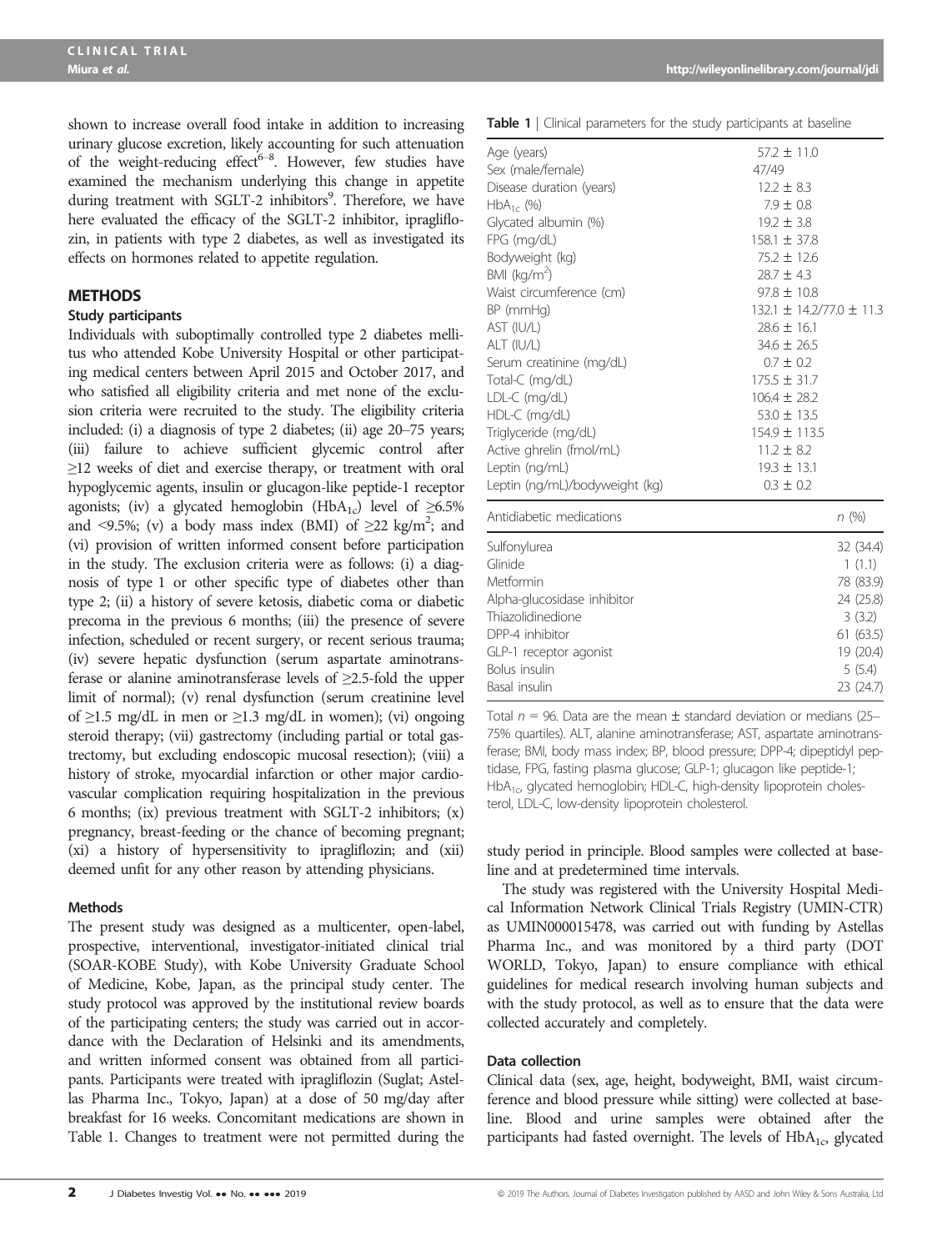albumin and plasma glucose, as well as serum total cholesterol, low-density lipoprotein cholesterol, triglyceride, high-density lipoprotein cholesterol, alanine aminotransferase, aspartate aminotransferase and creatinine were measured with commercial kits at 0, 4, 8, 12 and 16 weeks, and those of serum leptin and plasma active ghrelin were measured at 0, 2, 4, 8 and 16 weeks. To measure plasma active ghrelin levels, 2 mL of blood was collected directly into a tube containing aprotinin (NP-EA0205; TERUMO Corporation, Tokyo, Japan); collected samples were immediately centrifuged at 1,670 g for 10 min at 4°C. The isolated plasma samples were treated with one-tenth of its volume of 1 N HCl, and the tubes were rocked gently. The samples were stored in a freezer at  $-80^{\circ}$ C. To measure serum leptin levels, 3 mL of blood was collected with vacuum tubes containing serum separating agent (VP-AS073K; NIPRO Corporation, Osaka, Japan). After leaving to stand 30 min at room temperature, collected samples were centrifuged at  $1,670$  g for 10 min. Isolated serum samples were stored in a freezer at  $-20^{\circ}$ C. These prepared samples were analyzed by LSI Medience Corporation (Tokyo, Japan). The plasma active ghrelin levels were measured by an automated enzyme immunoassay (Emax Plus Microplate Reader; Molecular Devices, San Jose, CA, USA) with Active Ghrelin ELISA kit (SCETI K.K., Tokyo, Japan). The serum leptin levels were measured by Accu-FLEX  $\gamma$ -7010 (Hitachi Aloka Medical Ltd., Tokyo, Japan) with HUMAN LEPTIN RIA KIT (Linco Rearch Inc., St. Charles, MO, USA). Appetite was assessed with a visual analog scale (VAS) that consisted of eight items: hunger, fullness, prospective food consumption, satiety and the desire to eat something sweet, savory, salty or fatty<sup>10</sup>. The results were recorded by the participants at home after an overnight fast, and before breakfast at 0, 2, 8 and 16 weeks.

#### Rationale for sample size

Previous efficacy and safety trials of SGLT-2 inhibitors with the change in HbA1c level as the primary end-point were carried out with  $100-150$  participants in each group<sup>11,12</sup>. A trial of the reliability of a VAS for appetite was carried out with 55 participants<sup>10</sup>. On the basis of these previous studies and taking participant dropout into account, we selected a target sample size of 150 participants.

#### Statistical analysis

The primary end-point of the study was the change in HbA1c level between baseline and 16 weeks. Secondary endpoints included changes in fasting plasma glucose level, bodyweight, serum lipid levels, blood pressure, the levels of hormones related to appetite regulation (serum leptin and plasma active ghrelin) and VAS scores for appetite. The results in Table 1 are presented as the mean  $\pm$  standard deviation. Intergroup differences of normally or non-normally distributed data were tested for significance with the unpaired Student'<sup>s</sup> t-test or Mann–Whitney U-test, respectively. Within-group comparisons of time series data were carried

out by one-way analysis of variance (ANOVA). The relationship between two variables was assessed with Spearman's correlation coefficient.

A P value of <0.05 was considered statistically significant. All statistical analysis was carried out with SPSS software version 22.0 (IBM Corporation, Armonk, NY, USA).

#### **RESULTS**

#### Patient recruitment and baseline characteristics

A total of 104 participants were enrolled in the study. Of these individuals, one failed to satisfy the eligibility, while two others met the exclusion criteria. Ipragliflozin was therefore administered to 101 patients with type 2 diabetes. Four of these patients deviated from the study protocol, whereas one was excluded from analysis because of the progression of anemia. A total of 96 participants thus completed the study and were included in the analysis (Figure 1). The baseline characteristics of these 96 patients are shown in Table 1.

#### Clinical parameters

The  $HbA_{1c}$  level was significantly decreased at 4 weeks after the initiation of ipragliflozin (50 mg/day) treatment, and it continued to decline until 12 weeks, after which it remained the same (baseline 7.9  $\pm$  0.8%, 16 weeks 7.1  $\pm$  0.7%,  $P < 0.01$ ; Figure 2a). The fasting plasma glucose level also decreased significantly over 16 weeks of ipragliflozin treatment from  $158.1 \pm 37.8$  mg/dL at baseline to 129.1  $\pm$  29.9 mg/dL ( $P < 0.01$ ). Bodyweight was significantly decreased at 2 weeks and continued to decrease gradually up to 16 weeks (baseline  $75.2 \pm 12.6$  kg, 16 weeks 72.6  $\pm$  12.4 kg,  $P < 0.01$ ; Figure S1a).

Glycated albumin, BMI and waist circumference were also significantly decreased during the course of treatment (glycated albumin baseline  $19.2 \pm 3.8$ %, 16 weeks  $16.4 \pm 2.6$ %,  $P < 0.01$ ; BMI baseline  $28.7 \pm 4.3$  kg/m<sup>2</sup>, 16 weeks<br>  $27.7 \pm 4.3$  kg/m<sup>2</sup>,  $P < 0.01$ ; waist circumference baseline<br>  $97.8 \pm 10.8$  cm 16 weeks  $95.5 \pm 10.8$  cm:  $P < 0.01$ ) Although baseline  $28.7 \pm 4.3$  kg/m<sup>2</sup>, 16 weeks 97.8  $\pm$  10.8 cm, 16 weeks 95.5  $\pm$  10.8 cm;  $P < 0.01$ ). Although the change of bodyweight for 16 weeks was not related to basal serum leptin level ( $r = -0.17$ ,  $P = 0.09$ ), it was significantly related to the change of serum leptin level ( $r = 0.45$ ,  $P < 0.01$ ). The changes in HbA<sub>1c</sub> level and bodyweight over the 16-week treatment period showed a significant positive correlation ( $r = 0.32$ ,  $P < 0.01$ ; Figure S1b). We divided the study participants into two groups according to whether or not they showed an improvement in  $HbA_{1c}$  level between at baseline and at 16 weeks. The  $HbA_{1c}$  improvement group showed a significantly higher  $HbA_{1c}$  level at baseline compared with the non-improvement group  $(7.9 \pm 0.7\%$  vs 7.2  $\pm$  0.6%,  $P < 0.01$ ). However, age, bodyweight, serum leptin level and plasma active ghrelin level at baseline did not differ between these two groups (Table S1). A similar analysis for groups of patients with or without an improvement in bodyweight between at baseline, and at 16 weeks showed no significant differences in baseline characteristics between the two groups (Table S1).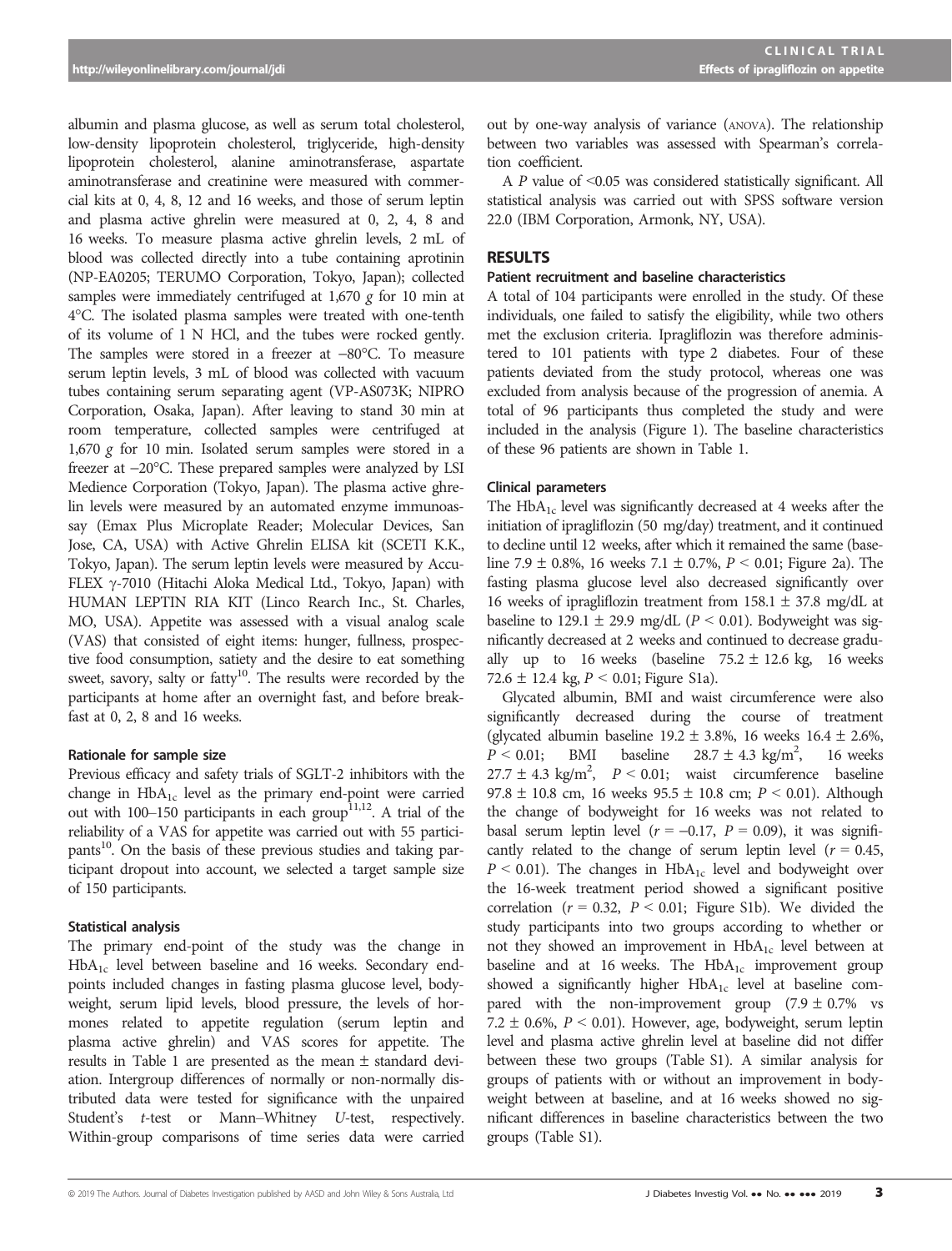

#### Appetite and hormones related to appetite regulation

The serum leptin levels were significantly decreased at 2 weeks after treatment onset (baseline  $19.3 \pm 13.1$  ng/mL, 2 weeks  $18.1 \pm 12.4$  ng/mL,  $P < 0.01$ ), and remained at a similar reduced level thereafter (16 weeks  $17.5 \pm 11.7$  ng/mL,  $P = 0.02$ vs baseline). Serum leptin levels adjusted for bodyweight showed a similar temporal pattern (Figure 2b). Whereas basal serum leptin levels were not correlated with age (data not shown), those were higher in women than men (women  $26.3 \pm 14.2$  ng/mL, men  $12.7 \pm 7.3$  ng/mL,  $P < 0.01$ ). Therefore, using one-way analysis of covariance, we adjusted the basal leptin levels by sex, and found that the adjusted leptin levels were also decreased significantly at 2 weeks after treatment onset and remained at a similar level of reduction. Bodyweight-adjusted serum leptin levels also showed a similar temporal pattern after the adjustment of sex (data not shown). The plasma concentration of active ghrelin did not change significantly during the treatment period (baseline  $11.2 \pm 8.2$  fmol/mL, 16 weeks  $12.6 \pm 10.0$  fmol/mL,  $P = 0.44$ ; Figure S2).

Changes in VAS scores for appetite are shown in Table S2. The hunger score was increased significantly after 2 weeks (baseline 39.9  $\pm$  23.5 mm, 2 weeks 45.8  $\pm$  26.2 mm,  $P = 0.04$ ) and remained increased at 8 weeks, although the increase of the score at 16 weeks was not significant (Figure 2c). No other item of the VAS score changed significantly during the study period. The changes in the hunger score and serum leptin level at 2 weeks after treatment onset were not significantly correlated (Figure S1c). Concomitant medications had no influence on either VAS or the serum levels of hormones after examination by two-way analysis of variance (data not shown).

#### Other clinical parameters

Changes in other clinical parameters are shown in Table S3. Systolic blood pressure decreased significantly from  $132.2 \pm 14.7$  mmHg at baseline to  $127.4 \pm 13.0$  mmHg at 16 weeks (P <sup>&</sup>lt; 0.01). Serum aspartate aminotransferase decreased significantly from  $28.6 \pm 16.1$  U/L at baseline to  $23.5 \pm 11.5$  U/L at 16 weeks ( $P < 0.01$ ), whereas alanine aminotransferase decreased significantly from  $34.6 \pm 26.5$  to  $26.3 \pm 18.1$  U/L ( $P < 0.01$ ). The serum creatinine level increased significantly from  $0.71 \pm 0.22$  mg/dL at baseline to  $0.73 \pm 0.22$  mg/dL at 16 weeks ( $P = 0.03$ ). Finally, the highdensity lipoprotein cholesterol concentration increased significantly from  $53.0 \pm 13.6$  mg/dL at baseline to  $55.8 \pm 15.5$  mg/ dL at 16 weeks ( $P < 0.01$ ).

#### Adverse events

Adverse events were reported for 12 participants (11.5%), with those in eight patients being attributed to ipragliflozin (Table S4). Three of these eight events were urinary tract or genital infection, including one relatively severe case, all of which were improved by treatment with no sequela. Three of the eight events were mild hypoglycemia.

#### **DISCUSSION**

The present results show that the addition of ipragliflozin to the treatment of Japanese non-lean individuals with suboptimally controlled type 2 diabetes led to a significant reduction in  $HbA_{1c}$  level, fasting plasma glucose concentration and bodyweight. The effects of ipragliflozin were evident as early as 2 weeks after treatment onset and were sustained for up to 16 weeks, consistent with the results of previous studies $^{13-15}$ .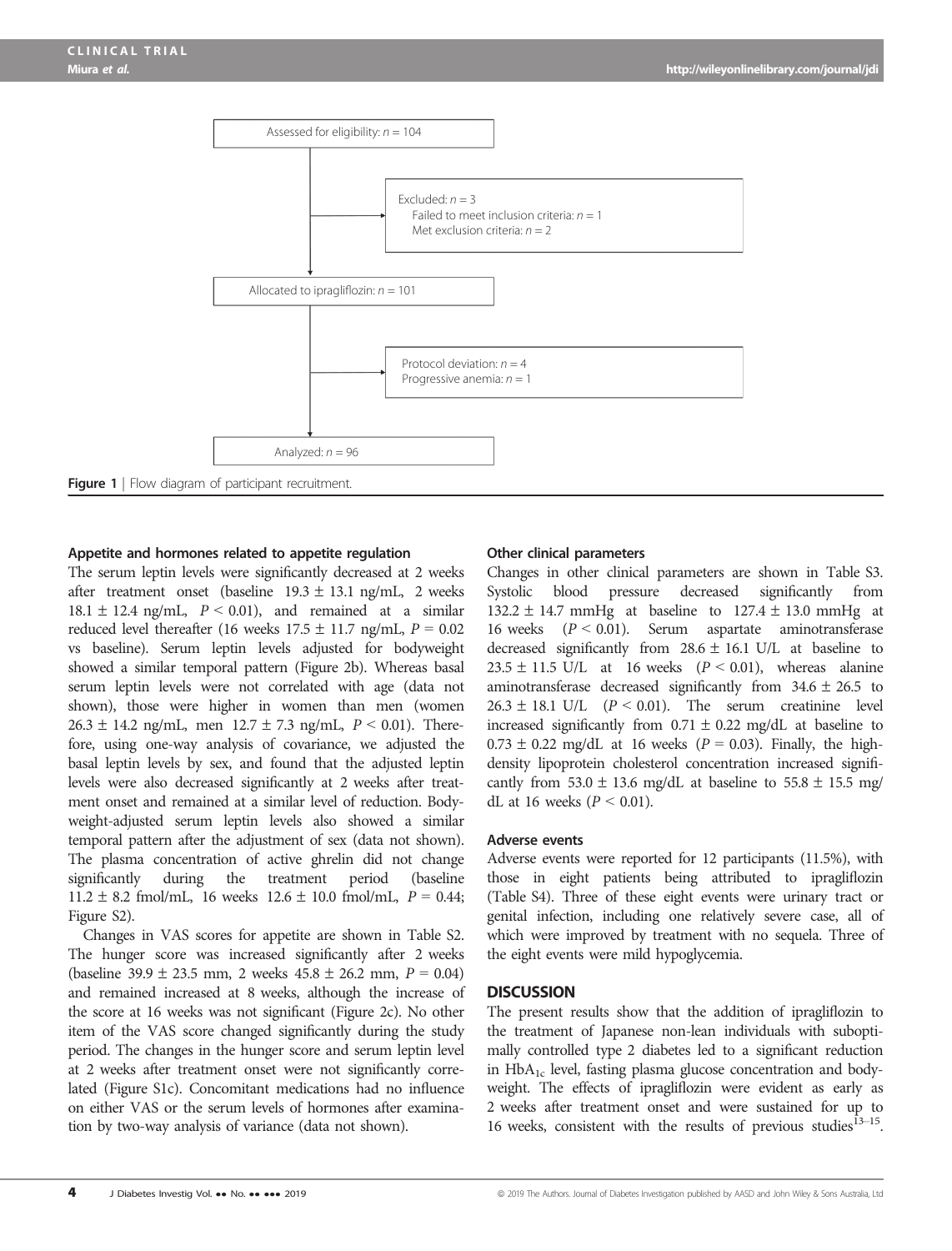

**Figure 2** | (a) Time course of glycated hemoglobin (HbA<sub>1c</sub>) level during treatment with ipragliflozin. Data are the mean  $\pm$  standard deviation  $(n = 94)$ . \*\* $P < 0.01$  versus baseline (time 0) by one-way analysis of variance. (b) Time course of serum leptin concentration ( $n = 94$ ) and the leptin/bodyweight (BW) ratio ( $n = 92$ ) during treatment with ipragliflozin. Data are the mean  $\pm$  standard deviation.  $*P < 0.05$ ,  $*P < 0.01$  versus baseline (time 0) by one-way analysis of variance. (c) Time course of the visual analog scale (VAS) score for hunger (0: not hungry at all, 100: never been more hungry) during treatment with ipragliflozin. Data are the mean  $\pm$  standard deviation ( $n = 91$ ). \*P < 0.05 versus baseline (time 0) by one-way analysis of variance.

The beneficial effects of ipragliflozin on blood pressure, lipid levels and hepatic function observed in the present study are also consistent with previous findings<sup>16,17</sup>.

We examined the effects of ipragliflozin on appetite with the use of a VAS and by the measurement of hormones related to appetite regulation. The reproducibility of the VAS for appetite has been verified in several studies<sup>10,18</sup>. Leptin influences appetite, and regulates bodyweight and energy balance<sup>19,20</sup>, with leptin supplementation having been shown to reduce bodyweight and BMI in leptin-deficient adults or overweight men<sup>21,22</sup>. Obese individuals have been suggested to have leptin resistance, which attenuates the anorexigenic effect of the hormone despite the presence of increased serum levels<sup>23,24</sup>. In contrast, ghrelin, also

known as the "hunger hormone," is a gastrointestinal hormone that stimulates appetite<sup>25</sup>. We found that administration of ipragliflozin resulted in a significant reduction in the fasting serum leptin level at 2 weeks after treatment onset, whereas it had no effect on the plasma concentration of active ghrelin at any time during the study period. Consistent with the present results, one small-sized study reported that postprandial active ghrelin levels did not change after SGLT-2 inhibitor administration in type 2 diabetes patients<sup>26</sup>. Serum leptin levels have been found to be positively correlated with bodyweight<sup>27</sup>, and thus have been evaluated after the adjustment with bodyweight<sup>28</sup> or with BMI<sup>29,30</sup>. We thus examined serum leptin levels adjusted for bodyweight to evaluate whether the changes in the leptin level are solely dependent on the changes in bodyweight. Even after such adjustment, the serum leptin level was significantly reduced at 2 weeks after treatment initiation. Of note, the score for the hunger item in the VAS for appetite was significantly increased at 2 weeks after the onset of ipragliflozin administration. The score of items other than hunger in the VAS examination did not change in time course analysis. Given that desire for something sweet, savory, salty or fatty did not change, it is possible that ipragliflozin does not affect food preference. Neither fullness nor satiety was altered in the current VAS analysis. Given that we carried out the VAS examination after overnight fast, this setting might reduce the sensitivity for fullness and satiety. Furthermore, the present results suggest that ipragliflozin reduced the serum leptin concentration and might thereby have increased appetite. SGLT-2 inhibitors have been found to reduce serum leptin levels $31-33$ , but a reduction in the circulating leptin concentration adjusted for bodyweight has not previously been reported. The present study thus suggests that ipragliflozin might have reduced the circulating leptin concentration by an unknown mechanism. The absence of a significant correlation between the change in serum leptin level and the change in the VAS score for hunger might have been due to a lack of synchronization between the two indicators or to the effects of other hormones. The apparent return of appetite to the baseline level by 16 weeks despite a continuing reduction in the serum leptin level might have been attributable to resolution of leptin resistance as a consequence of bodyweight reduction. The study period of this trial was relatively short. A longerterm interventional trial would provide more useful information about the effect of SGLT-2 inhibitor on bodyweight, glycemic profile, appetite and its related hormones.

As far as we are aware, the present study is the first to simultaneously examine a VAS for appetite and circulating levels of hormones related to appetite regulation after administration of an SGLT-2 inhibitor. Our study was not without limitations, however. First, the study was designed as a single-arm trial, with the lack of a control group, making it impossible to rule out potential effects of unknown confounders. Second, the sample size was small. Third, we did not measure the actual food intake of the participants. We therefore cannot rule out the possibility that the results obtained with the VAS for appetite might not reflect actual food intake. Fourth, the appetite-regulating hormone levels,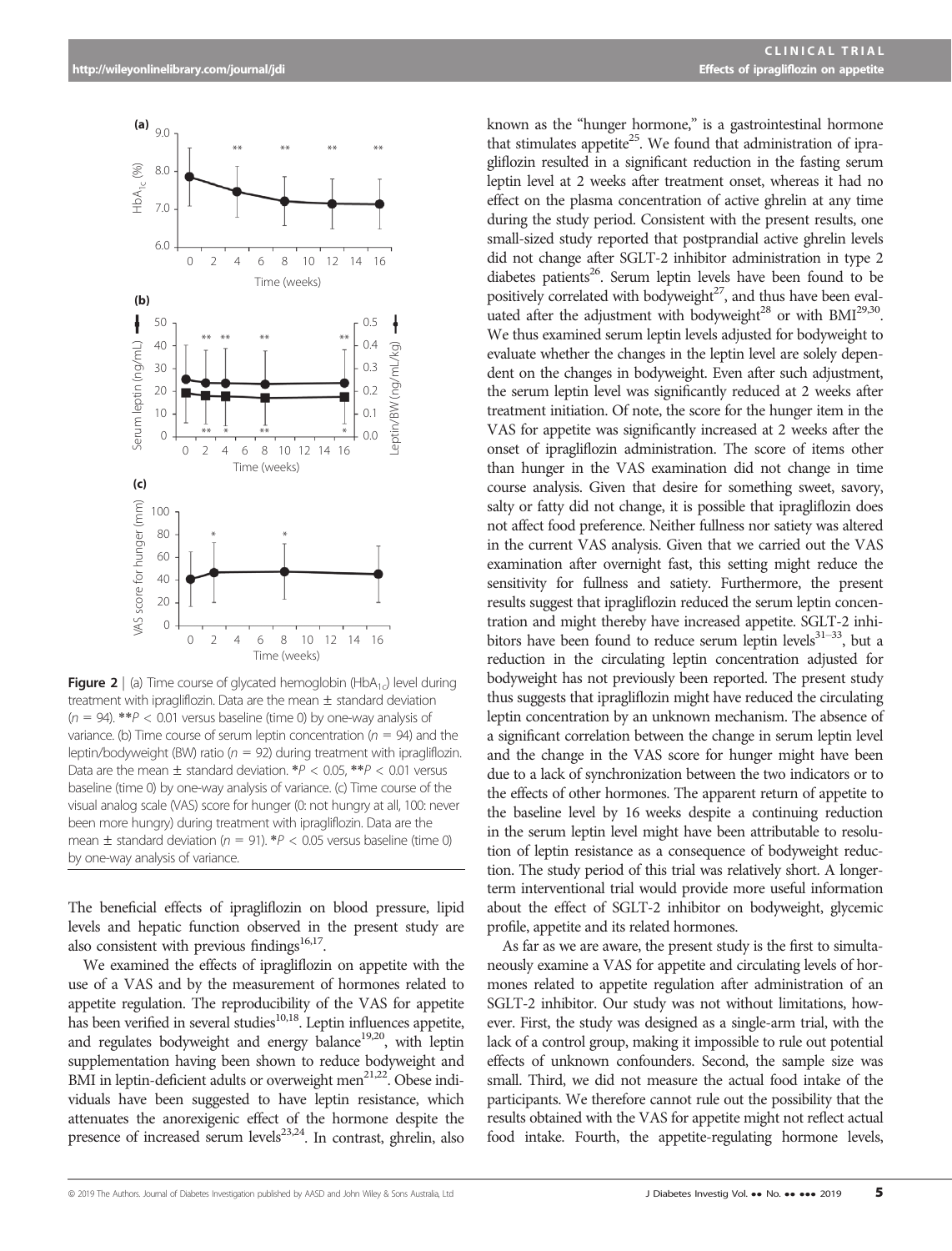which could change after taking meals, were measured only in a fasting state. Further investigations will be required to overcome these limitations of the present study.

In conclusion, the results of the present trial suggest that ipragliflozin improves blood glucose levels and other clinical parameters in patients with suboptimally controlled type 2 diabetes, but that it also reduces the serum leptin concentration, with this latter effect possibly explaining the observed increase in appetite.

# ACKNOWLEDGMENTS

We thank all the patients, SOAR-Kobe study investigators and staff at participating sites for their contributions to this study. This study was funded by Astellas Pharma Inc. The company was not involved in study design, patient selection, data aggregation/analysis, interpretation of results or preparation of the manuscript.

## **DISCLOSURE**

KS has received lecture fees from MSD and Astellas Pharma Inc. YO has received research support from MSD and Astellas Pharma Inc., and lecture fees from MSD and Astellas Pharma Inc. YH has received research support from MSD and Astellas Pharma Inc., and lecture fees from MSD and Astellas Pharma Inc. YT has received research support from MSD and Astellas Pharma Inc., and lecture fees from MSD. WO has received research support from MSD and Astellas Pharma Inc., and lecture fees from MSD and Astellas Pharma Inc. TO has received lecture fees from MSD and Astellas Pharma Inc. YK has received lecture fees from MSD. KH has received lecture fees from MSD and Astellas Pharma Inc. TM has received lecture fees from MSD and Astellas Pharma Inc. MK has received lecture fees from MSD and Astellas Pharma Inc. AT has received lecture fees from MSD and Astellas Pharma Inc. All other authors, HM, TY, NO, AS, HK and KY, declare no conflict of interest.

#### **REFERENCES**

- 1. Kamezaki M, Kusaba T, Komaki K, et al. Comprehensive renoprotective effects of ipragliflozin on early diabetic nephropathy in mice. Sci Rep 2018; 8: 4029.
- 2. Wanner C, Inzucchi SE, Lachin JM, et al. Empagliflozin and progression of kidney disease in type 2 diabetes. N Engl J Med 2016; 375: 323–334.
- 3. Ferrannini E, Muscelli E, Frascerra S, et al. Metabolic response to sodium-glucose cotransporter 2 inhibition in type 2 diabetic patients. J Clin Invest 2014; 124: 499–508.
- 4. Lamartina L, Borget I, Mirghani H, et al. Surgery for neck recurrence of differentiated thyroid cancer: outcomes and risk factors. J Clin Endocrinol Metab 2017; 102: 1020–1031.
- 5. Vasilakou D, Karagiannis T, Athanasiadou E, et al. Sodiumglucose cotransporter 2 inhibitors for type 2 diabetes: a systematic review and meta-analysis. Ann Intern Med 2013; 159: 262–274.
- 6. Iuchi H, Sakamoto M, Matsutani D, et al. Time-dependent effects of ipragliflozin on behaviour and energy homeostasis

in normal and type 2 diabetic rats: continuous glucose telemetry analysis. Sci Rep 2017; 7: 11906.

- 7. Devenny JJ, Godonis HE, Harvey SJ, et al. Weight loss induced by chronic dapagliflozin treatment is attenuated by compensatory hyperphagia in diet-induced obese (DIO) rats. Obesity 2012; 20: 1645–1652.
- 8. Ferrannini G, Hach T, Crowe S, et al. Energy balance after sodium-glucose cotransporter 2 inhibition. Diabetes Care 2015; 38: 1730–1735.
- 9. Masuda T, Watanabe Y, Fukuda K, et al. Unmasking a sustained negative effect of SGLT2 inhibition on body fluid volume in the rat. Am J Physiol Renal Physiol 2018; 315: F653–F664.
- 10. Flint A, Raben A, Blundell JE, et al. Reproducibility, power and validity of visual analogue scales in assessment of appetite sensations in single test meal studies. Int J Obes Relat Metab Disord 2000; 24: 38–48.
- 11. Osonoi T, Nakamoto S, Saito M, et al. Efficacy of ipragliflozin as monotherapy or as add-on therapy with other oral antidiabetic medications for treating type 2 diabetes in Japanese patients with inadequate glycemic control: a subgroup analysis based on patient characteristics. J Diabetes Investig 2018; 9: 341–353.
- 12. Ji L, Ma J, Li H, et al. Dapagliflozin as monotherapy in drugnaive Asian patients with type 2 diabetes mellitus: a randomized, blinded, prospective phase III study. Clin Ther 2014; 36: 84–100.
- 13. Kashiwagi A, Takahashi H, Ishikawa H, et al. A randomized, double-blind, placebo-controlled study on long-term efficacy and safety of ipragliflozin treatment in patients with type 2 diabetes mellitus and renal impairment: results of the long-term ASP1941 safety evaluation in patients with type 2 diabetes with renal impairment (LANTERN) study. Diabetes Obes Metab 2015; 17: 152–160.
- 14. Kashiwagi A, Kazuta K, Goto K, et al. Ipragliflozin in combination with metformin for the treatment of Japanese patients with type 2 diabetes: ILLUMINATE, a randomized, double-blind, placebo-controlled study. Diabetes Obes Metab 2015; 17: 304–308.
- 15. Ishihara H, Yamaguchi S, Nakao I, et al. Efficacy and safety of ipragliflozin as add-on therapy to insulin in Japanese patients with type 2 diabetes mellitus (IOLITE): a multicentre, randomized, placebo-controlled, double-blind study. Diabetes Obes Metab 2016; 18: 1207–1216.
- 16. Komiya C, Tsuchiya K, Shiba K, et al. Ipragliflozin improves hepatic steatosis in obese mice and liver dysfunction in type 2 diabetic patients irrespective of body weight reduction. PLoS ONE 2016; 11: e0151511.
- 17. Kimura T, Sanada J, Shimoda M, et al. Switching from low-dose thiazide diuretics to sodium-glucose cotransporter 2 inhibitor improves various metabolic parameters without affecting blood pressure in patients with type 2 diabetes and hypertension. J Diabetes Investig 2018; 9: 875–881.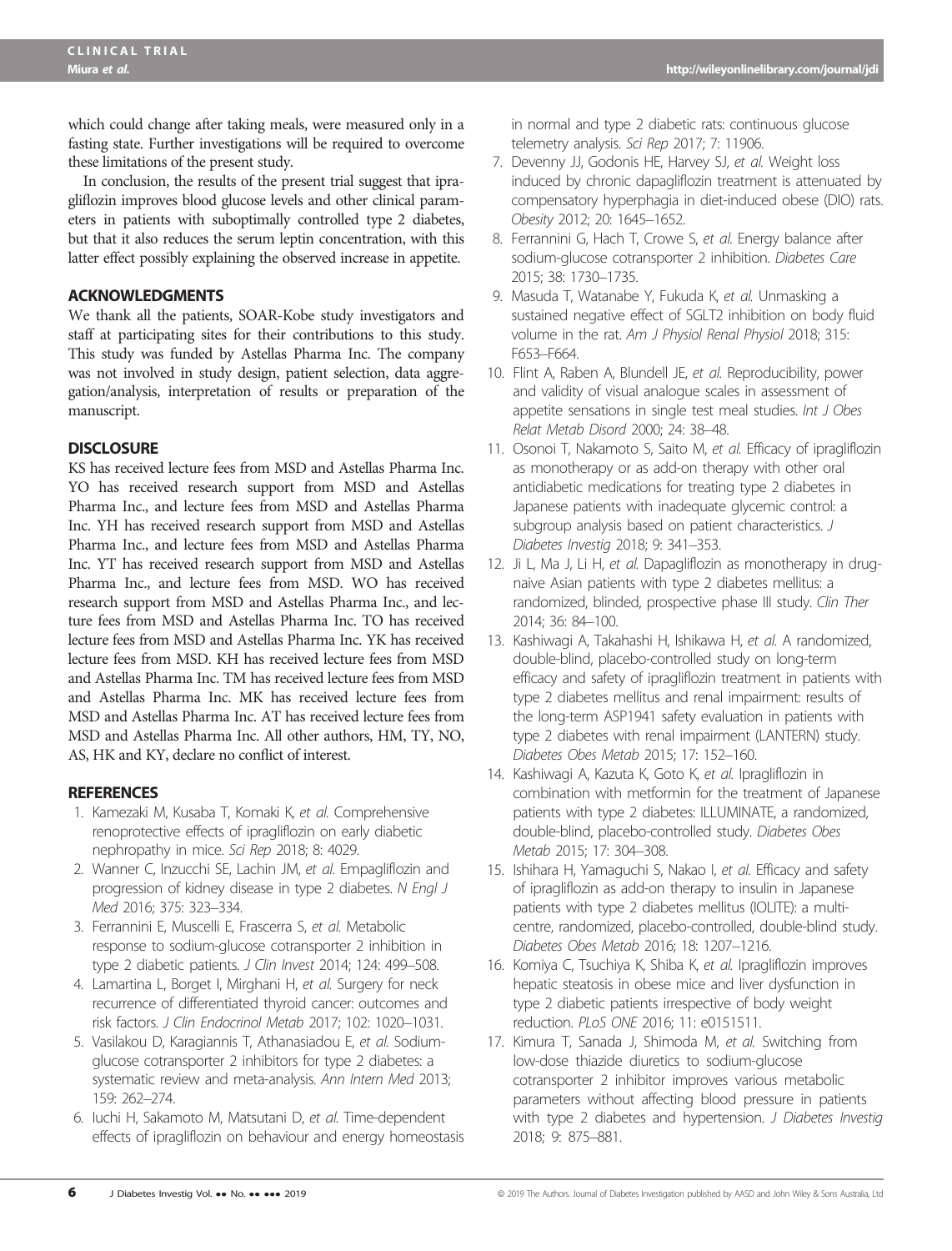- 18. Stubbs RJ, Hughes DA, Johnstone AM, et al. The use of visual analogue scales to assess motivation to eat in human subjects: a review of their reliability and validity with an evaluation of new hand-held computerized systems for temporal tracking of appetite ratings. Br J Nutr 2000; 84: 405–415.
- 19. Boguszewski CL, Paz-Filho G, Velloso LA. Neuroendocrine body weight regulation: integration between fat tissue, gastrointestinal tract, and the brain. Endokrynol Pol 2010; 61: 194–206.
- 20. Camilleri M. Peripheral mechanisms in appetite regulation. Gastroenterology 2015; 148: 1219–1233.
- 21. Licinio J, Caglayan S, Ozata M, et al. Phenotypic effects of leptin replacement on morbid obesity, diabetes mellitus, hypogonadism, and behavior in leptin-deficient adults. Proc Natl Acad Sci U S A 2004; 101: 4531–4536.
- 22. Huckshorn CJ, Westerterp-Plantenga MS, Saris WH. Peglated human recombinant leptin (PEG-OB) causes additional weight loss in severely energy-restricted, overweight men. Am J Clin Nutr 2003; 77: 771–776.
- 23. Berthoud HR. Interactions between the "cognitive" and "metabolic" brain in the control of food intake. Physiol Behav 2007; 91: 486–498.
- 24. Shintani T, Higashi S, Suzuki R, et al. PTPRJ inhibits leptin signaling, and induction of PTPRJ in the hypothalamus is a cause of the development of leptin resistance. Sci Rep 2017; 7: 11627.
- 25. Pradhan G, Samson SL, Sun Y. Ghrelin: much more than a hunger hormone. Curr Opin Clin Nutr Metab Care 2013; 16: 619–624.
- 26. Ueno H, Nakazato H, Ebihara E, et al. Effects of ipragliflozin on postprandial glucose metabolism and gut peptides in type 2 diabetes: a pilot study. Diabetes Ther 2018; 9: 403–411.
- 27. Considine RV, Sinha MK, Heiman ML, et al. Serum immunoreactive-leptin concentrations in normal-weight and obese humans. N Engl J Med 1996; 334: 292–295.
- 28. Romero-Figueroa Mdel S, Garduño-García Jde J, Duarte-Mote J, et al. Insulin and leptin levels in obese patients

with and without breast cancer. Clin Breast Cancer 2013; 13: 482–485.

- 29. Iacobellis G, Ribaudo MC, Zappaterreno A, et al. Relationship of thyroid function with body mass index, leptin, insulin sensitivity and adiponectin in euthyroid obese women. Clin Endocrinol 2005; 62: 487–491.
- 30. Mogul HR, Freeman R, Nguyen K, et al. Carbohydrate modified diet & insulin sensitizers reduce body weight & modulate metabolic syndrome measures in EMPOWIR (enhance the metabolic profile of women with insulin resistance): a randomized trial of normoglycemic women with midlife weight gain. PLoS ONE 2014; 9: e108264.
- 31. Fukuda T, Bouchi R, Terashima M, et al. Ipragliflozin reduces epicardial fat accumulation in non-obese type 2 diabetic patients with visceral obesity: a pilot study. Diabetes Ther 2017; 8: 851–861.
- 32. Packer M. Do sodium-glucose co-transporter-2 inhibitors prevent heart failure with a preserved ejection fraction by counterbalancing the effects of leptin? A novel hypothesis Diabetes Obes Metab 2018; 20: 1361–1366.
- 33. Garvey WT, Van Gaal L, Leiter LA, et al. Effects of canagliflozin versus glimepiride on adipokines and inflammatory biomarkers in type 2 diabetes. Metabolism 2018; 85: 32–37.

# APPENDIX

Principal investigators at the participating centers are as follows: Kazuhiko Sakaguchi (Kobe University Hospital, Obara Hospital), Takeshi Ohara (Hyogo Brain and Heart Center), Yasuo Kuroki (Kobe Century Memorial Hospital), Kenta Hara (Kitaharima Medical Center), Tomokazu Matsuda (Kaisei Hospital), Minoru Kishi (Nishiwaki Municipal Hospital), Akihiko Takeda (Shinko Hospital) and Kazuki Yokota (Yokota Medical Clinic).

# SUPPORTING INFORMATION

Additional supporting information may be found online in the Supporting Information section at the end of the article.

**Figure S1** | (a) Time course of body weight during treatment with ipragliflozin. Data are the mean  $\pm$  standard deviation ( $n = 92$ ).  $*P < 0.01$  versus baseline (time 0) by one-way analysis of variance. Where the number of patients differed from the number of patients in the full analysis set, the number is given in parentheses. (b) Correlation between changes in glycated hemoglobin (HbA<sub>1c</sub>) level and bodyweight from baseline to 16 weeks after the onset of ipragliflozin treatment ( $n = 95$ ). Where the number of patients differed from the number of patients in the full analysis set, the number is given in parentheses. (c) Correlation analysis for changes in the visual analog scale score for hunger and the serum leptin concentration corrected by bodyweight between baseline and 2 weeks after the onset of ipragliflozin treatment ( $n = 92$ ). Where the number of patients differed from the number of patients in the full analysis set, the number is given in parentheses.

**Figure S2** | Time course of plasma active ghrelin concentration ( $n = 64$ ) during treatment with ipragliflozin.

Table S1 <sup>|</sup> Comparison of parameters at baseline between patients who did or did not show an improvement in glycated hemoglobin level or bodyweight after treatment with ipragliflozin for 16 weeks